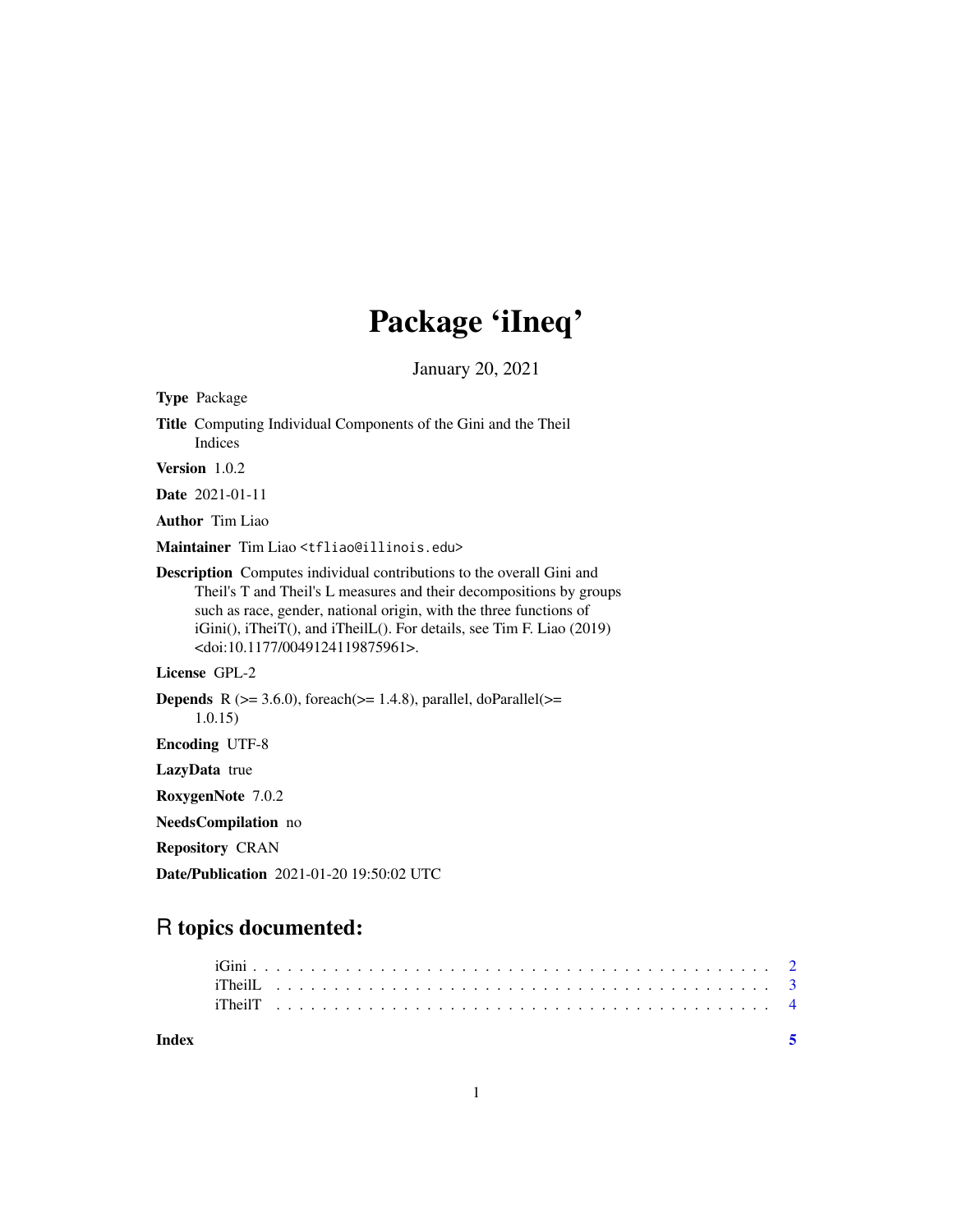#### Description

The function computes individual components of the Gini index and their group-based decompositions. It takes as input an outcome variable, a grouping variable, and an optional sampling weight. It returns a data matrix of three columns containg individual contributions and their between- and within-group components. Because iGini is computational insensive, parallel processing is recommended, and the number of cores can be specified.

#### Usage

iGini(x, g, w=rep(1,length(x)),core=1)

#### Arguments

| x    | Input continuous variable such as income.                                                                                                                                                                                                                          |
|------|--------------------------------------------------------------------------------------------------------------------------------------------------------------------------------------------------------------------------------------------------------------------|
| g    | A grouping variable containing integers, such gender coded $1 \& 2$ .                                                                                                                                                                                              |
| W    | An optional sampling weight variable.                                                                                                                                                                                                                              |
| core | An optional input for specifying the number of processing cores in your com-<br>puter. When specified, you will need to have the <b>doParallel</b> package and the<br>foreach package installed for conducting parallel processing to speed up the<br>computation. |

#### Value

The function outputs three variables, g.i, g.ikb, and g.ikw.

| g.i   | This variable gives the individual contribtions to the overall Gini index.                                                                                    |
|-------|---------------------------------------------------------------------------------------------------------------------------------------------------------------|
| g.ikb | This variable provides for each individual component of the Gini its between-<br>group subcomponent.                                                          |
| g.ikw | This variable provides for each individual component of the Gini its within-<br>group subcomponent. The g.ikb and g.ikw sum up to g.i for each i observation. |

#### References

Tim F. Liao. 2019. "Individual Components of Three Inequality Measures for Analyzing Shapes of Inequality." *Sociological Methods & Research* Advance online publication. doi:10.1177/0049124119875961

#### Examples

```
data(ChickWeight)
attach(ChickWeight)
iGini.result <- iGini(weight,Diet,core=1)
```
#### <span id="page-1-0"></span> $2 \t iG\text{in}$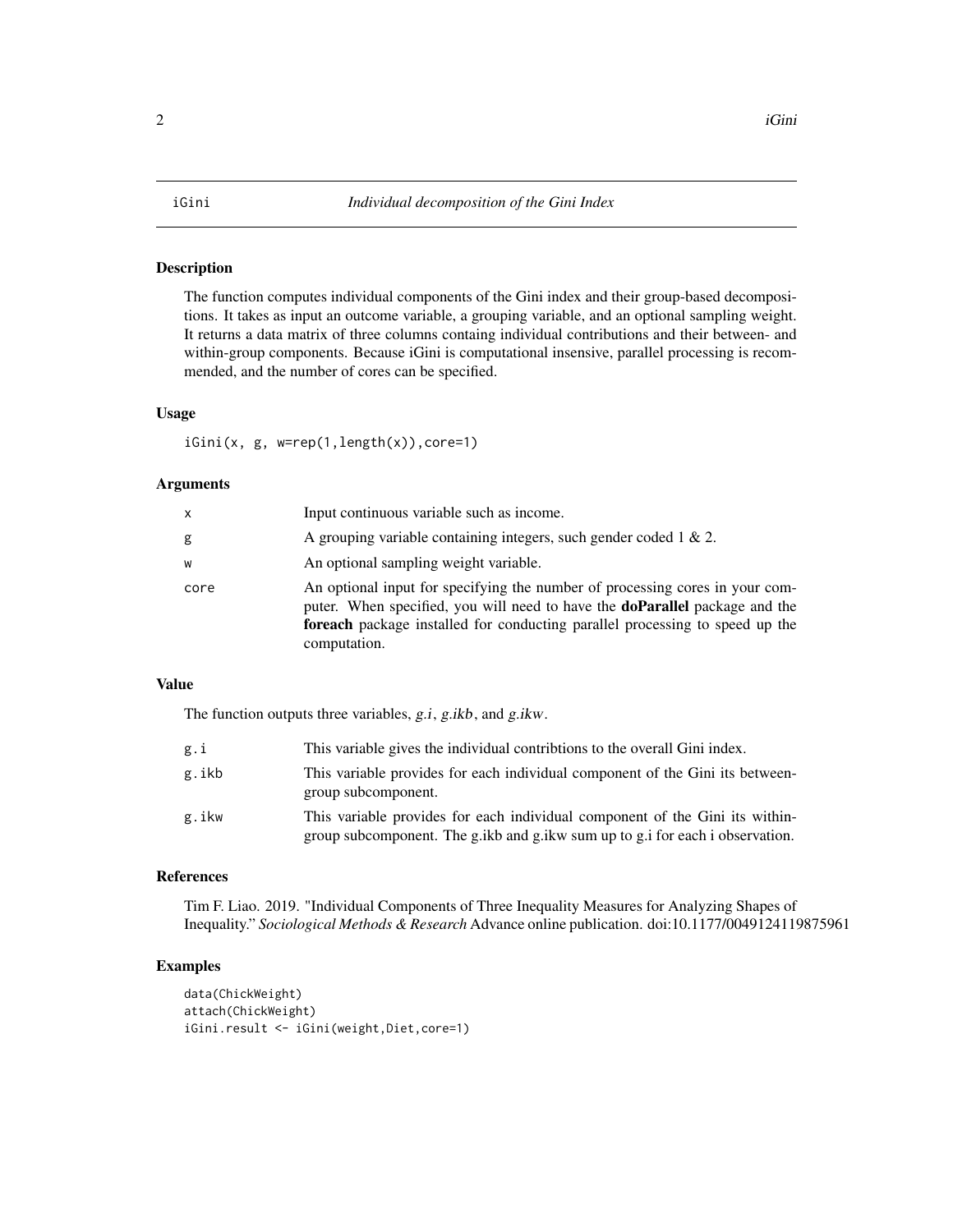<span id="page-2-0"></span>

#### Description

The function computes individual components of Theil's L index (or Theil's second measure) and their group-based decompositions. It takes as input an outcome variable, a grouping variable, and an optional sampling weight. It returns a data matrix of three columns containg individual contributions and their between- and within-group components.

#### Usage

iTheilL(x, g, w=rep(1,length(x)))

#### Arguments

| x | Input continuous variable such as income.                             |
|---|-----------------------------------------------------------------------|
| g | A grouping variable containing integers, such gender coded $1 \& 2$ . |
| w | An optional sampling weight variable.                                 |

### Value

The function outputs three variables, g.i, g.ikb, and g.ikw.

| g.i   | This variable gives the individual contribtions to the overall Gini index.                                                                                    |
|-------|---------------------------------------------------------------------------------------------------------------------------------------------------------------|
| g.ikb | This variable provides for each individual component of the Gini its between-<br>group subcomponent.                                                          |
| g.ikw | This variable provides for each individual component of the Gini its within-<br>group subcomponent. The g.ikb and g.ikw sum up to g.i for each i observation. |

#### References

Tim F. Liao. 2019. "Individual Components of Three Inequality Measures for Analyzing Shapes of Inequality." *Sociological Methods & Research* Advance online publication. doi:10.1177/0049124119875961

#### Examples

```
data(ChickWeight)
attach(ChickWeight)
iTheilL.result <- iTheilL(weight,Diet)
```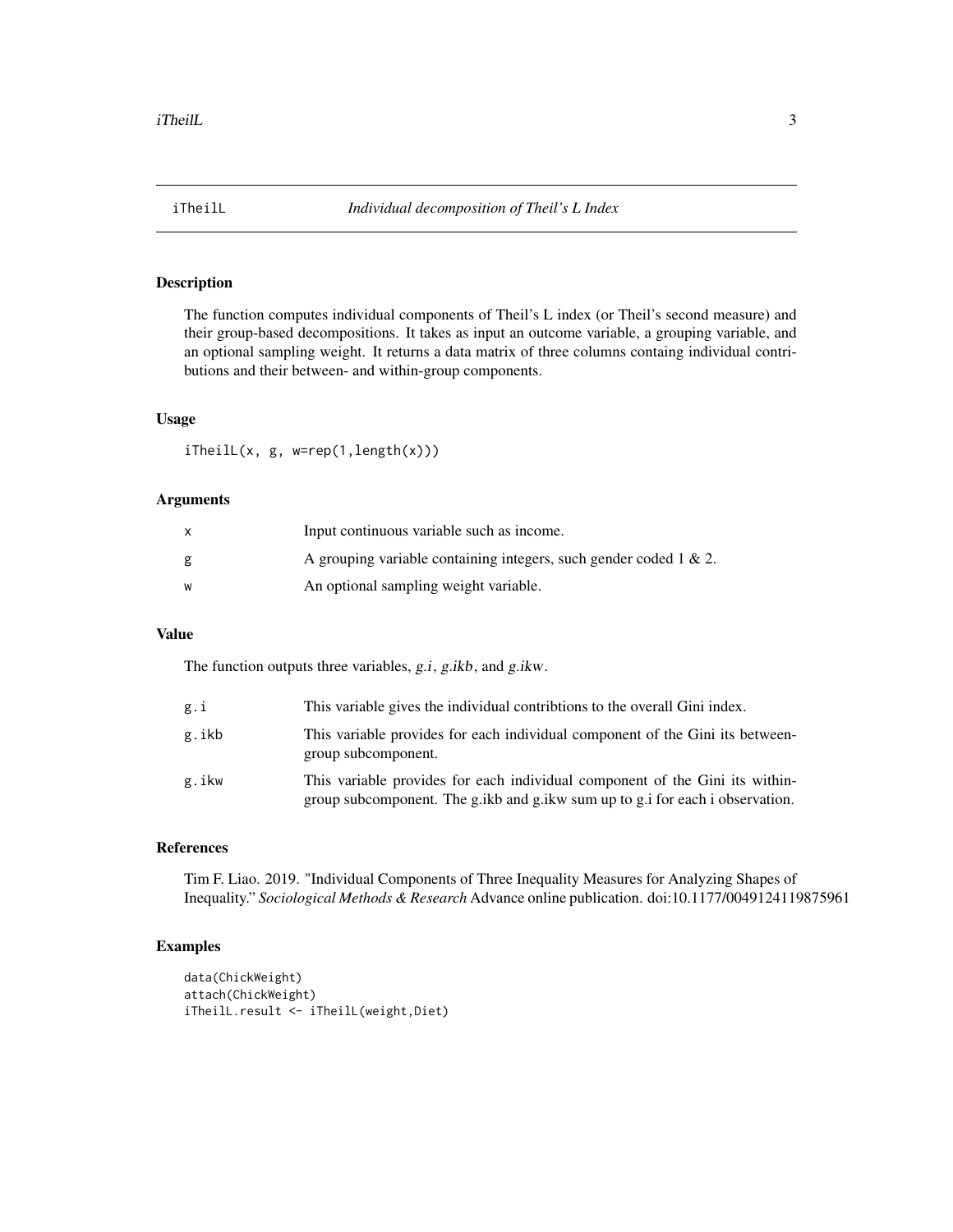<span id="page-3-0"></span>

#### Description

The function computes individual components of Theil's T index (or Theil's first measure) and their group-based decompositions. It takes as input an outcome variable, a grouping variable, and an optional sampling weight. It returns a data matrix of three columns containg individual contributions and their between- and within-group components.

#### Usage

iTheilT(x, g, w=rep(1,length(x)))

#### Arguments

|   | Input continuous variable such as income.                             |
|---|-----------------------------------------------------------------------|
| g | A grouping variable containing integers, such gender coded $1 \& 2$ . |
| W | An optional sampling weight variable.                                 |

#### Value

The function outputs three variables, g.i, g.ikb, and g.ikw.

| g.i   | This variable gives the individual contribtions to the overall Gini index.                                                                                       |
|-------|------------------------------------------------------------------------------------------------------------------------------------------------------------------|
| g.ikb | This variable provides for each individual component of the Gini its between-<br>group subcomponent.                                                             |
| g.ikw | This variable provides for each individual component of the Gini its within-<br>group subcomponent. The g, ikb and g, ikw sum up to g, i for each i observation. |

#### References

Tim F. Liao. 2019. "Individual Components of Three Inequality Measures for Analyzing Shapes of Inequality." *Sociological Methods & Research* Advance online publication. doi:10.1177/0049124119875961

#### Examples

```
data(ChickWeight)
attach(ChickWeight)
iTheilT.result <- iTheilT(weight,Diet)
```